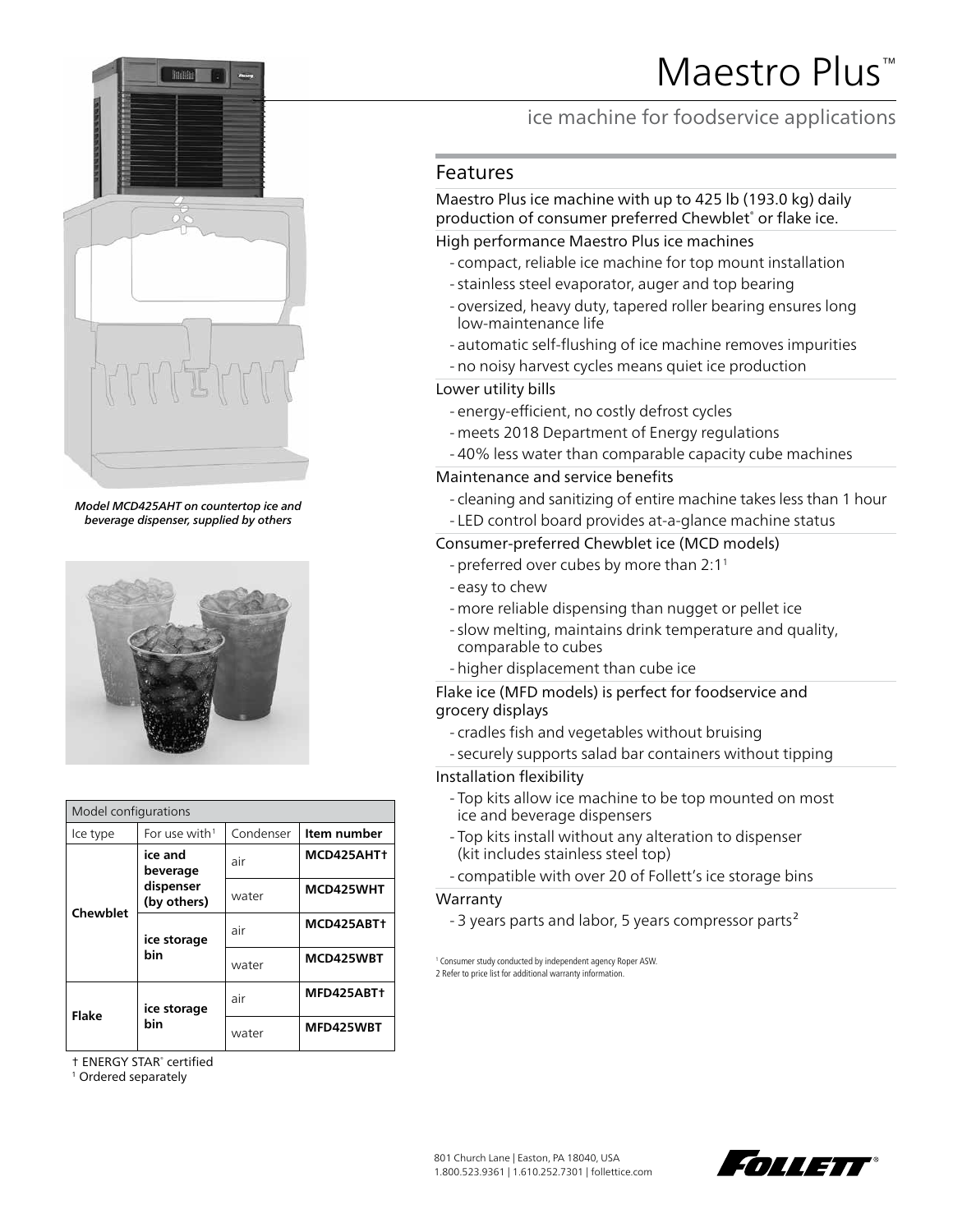SafeCLEAN Plus™ ice machine cleaner, carton of 24 x 8 oz bottles (item# 01149962)

Nu-Calgon IMS-III sanitizer, 16 oz bottle (item# 00979674) Water filters (refer to form #9905 )

Additional Maestro Plus accessories (refer to price list)

# Specification for ice and beverage dispenser top mount ice machines

| <b>W1</b> Width                                          | 22.70" (57.7 cm)<br>fits on 22.00" wide dispensers                                                                                              |
|----------------------------------------------------------|-------------------------------------------------------------------------------------------------------------------------------------------------|
| D1 Depth                                                 | 24.25" (61.6 cm)                                                                                                                                |
| H1 Height                                                | 21.25" (54.0 cm)                                                                                                                                |
| Service clearance                                        | 12.00" (30.5 cm) top -<br>no front obstructions<br>6.00" (15.24 cm) on exhaust side<br>(left, right and rear)                                   |
| <b>C1</b> Electrical<br>115 V/60/1                       | 11 amps, 0.8 kW<br>15 amp circuit<br>7' (2 m) cord, NEMA 5-15 plug                                                                              |
| <b>C2</b> Water inlet                                    | 3/8" FPT,<br>installation of an in line water<br>filtration system is recommended                                                               |
| C3 Drain                                                 | 3/4" MPT<br>water-cooled models require separate<br>condenser drains                                                                            |
| Water-cooled ice machine<br>connections                  | $C4 - 3/8$ " FPT condenser inlet<br>$C5 - 3/8$ " FPT condenser drain                                                                            |
| Refrigerant                                              | R404a                                                                                                                                           |
| Air temperature                                          | 50 -100 F (10 - 38 C)                                                                                                                           |
| Water temperature                                        | 45 - 90 F (7 - 32 C)                                                                                                                            |
| Potable water pressure                                   | 10 - 70 psi (69 - 483 kPa)                                                                                                                      |
| Condenser water pressure                                 | 10 - 125 psi (69 - 861 kPa)                                                                                                                     |
| Ice production at 70 F (21 C) air,<br>50 F (10 C) water  | air-cooled models - 425 lb (193.0 kg)<br>water-cooled models - 443 lb (201.1 kg)                                                                |
| Ice production at 90 F (32 C) air,<br>70 F (21 C) water  | air-cooled models - 325 lb (147.6 kg)<br>water-cooled models - 372 lb (169.0 kg)                                                                |
| Energy consumption<br>90 F (32 C) air; 70 F (21 C) water | air-cooled models – 5.4 kWh<br>water-cooled models – 5.0 kWh<br>per 100 lb (45.4 kg) ice                                                        |
| Heat rejection                                           | air-cooled models - 5,000 BTU/hr<br>water-cooled models - 1,400 BTU/hr<br>to air, 3,600 BTU/hr to water                                         |
| Water consumption                                        | 12.0 gal (45.4 L) of potable water<br>per 100 lb (45.4 kg) of ice (per AHRI<br>test standards). 12.5 gal (47.3 L) at<br>standard flush setting. |
| Water flow requirement for<br>water-cooled condensers    | 0.25 gpm at 50 F (10 C)<br>0.5 gpm at 70 F (21 C)<br>1.25 gpm at 90 F (32 C)                                                                    |
| Approximate ship weight                                  | 160 lb (73 kg)                                                                                                                                  |
| NOTE: For indoor use only                                |                                                                                                                                                 |

Accessories **Dimensional drawing** 







| Manufacturer/<br><b>Model number</b> | $W2 = Width$<br>in (cm) | $D2 = \text{Depth}$<br>in (cm) | $H2^1 = Height$<br>in (cm) | <b>Top kit</b> |  |  |  |
|--------------------------------------|-------------------------|--------------------------------|----------------------------|----------------|--|--|--|
| Coca-Cola dispensers                 |                         |                                |                            |                |  |  |  |
| Freestyle 7000 <sup>2,3</sup>        | 30.10 (76.5)            | 33.11 (84.1)                   | 47.00 (119.4)              | MTF30SCP       |  |  |  |
| Freestyle 7100 <sup>2,4</sup>        | 30.00 (76.2)            | 33.80 (88.8)                   | 47.00 (119.4)              | MTF30SCP       |  |  |  |
| Freestyle 9000 <sup>2</sup>          | 25.50 (64.8)            | 35.50 (90.2)                   | 73.75 (187.3)              | MTF24SCP       |  |  |  |
| Freestyle 9100 <sup>2</sup>          | 25.50 (64.8)            | 39.25 (99.7)                   | 77.25 (196.2)              | MTF26SCP       |  |  |  |
| <b>Cornelius dispensers</b>          |                         |                                |                            |                |  |  |  |
| DB/DF/ED150 series                   | 22.00 (55.9)            | 30.0 (76.2)                    | 34.38 (87.3)               | MTC22SCP       |  |  |  |
| DB/DF/ED175 series                   | 24.50 (62.2)            | 30.0 (76.2)                    | 34.38 (87.3)               | MTC24SCP       |  |  |  |
| DB/DF/ED200 series                   | 30.00 (76.2)            | 30.0 (76.2)                    | 34.38 (87.3)               | MTC30SCP       |  |  |  |
| DB/DF/ED250 series                   | 30.00 (76.2)            | 30.0 (76.2)                    | 38.38 (97.5)               | MTC30SCP       |  |  |  |
| Lancer dispensers                    |                         |                                |                            |                |  |  |  |
| 4500-22N, FS-22N                     | 22.00 (55.9)            | 30.50 (77.5)                   | 36.50 (92.7)               | MTL22SCP       |  |  |  |
| 4500-30N                             | 30.00 (76.2)            | 30.50 (77.5)                   | 36.50 (92.7)               | MTL30SCP       |  |  |  |
| <b>FS-30N</b>                        | 30.00 (76.2)            | 30.50 (77.5)                   | 42.13 (107.0)              | MTL30SCP       |  |  |  |
| <b>Lancer Sensation</b>              | 30.00 (76.2)            | 31.00 (78.7)                   | 38.25 (97.2)               | MTL30SCP       |  |  |  |
| Lancer Touchpoint                    | 32.50 (82.6)            | 33.70 (85.6)                   | 40.00 (101.6)              | MTL30SCP       |  |  |  |
| Pepsi dispensers                     |                         |                                |                            |                |  |  |  |
| Spire 3.0                            | 27.00 (68.6)            | 35.00 (88.9)                   | 38.12 (96.8)               | MTP24SCP       |  |  |  |
| Spire 5.0 / 4.1                      | 30.50 (77.5)            | 36.00 (91.4)                   | 42.75 (108.6)              | MTP30SCP       |  |  |  |

<sup>1</sup> Net height after installation of top kit.

2 Consult with Coca-Cola and Follett to qualify application prior to ordering.

<sup>3</sup> Top adapter IC Code 46412 and ice kit IC Code 46430 must also be ordered from Coca-Cola. <sup>4</sup> Top adapter IC Code 46753 and ice kit IC Code 46430 must also be ordered from Coca-Cola.

Maestro Plus top mount foodservice

SHORT FORM SPECIFICATION: Ice machine to be Follett model number . Ice machine to be \_\_\_\_\_\_\_air- or \_\_\_\_\_\_water-cooled. Ice

machine production to be approximately 425 lb (193.0 kg) per day of Chewblet ice at air temperature of 70 F (21 C), water temperature of 50 F (10 C). Ice machine to use environmentally responsible R404a refrigerant. Ice machine to have stainless steel evaporator, auger and top bearings, heavy-duty tapered roller bearing, and low-water safety circuit. NSF and ETL listed.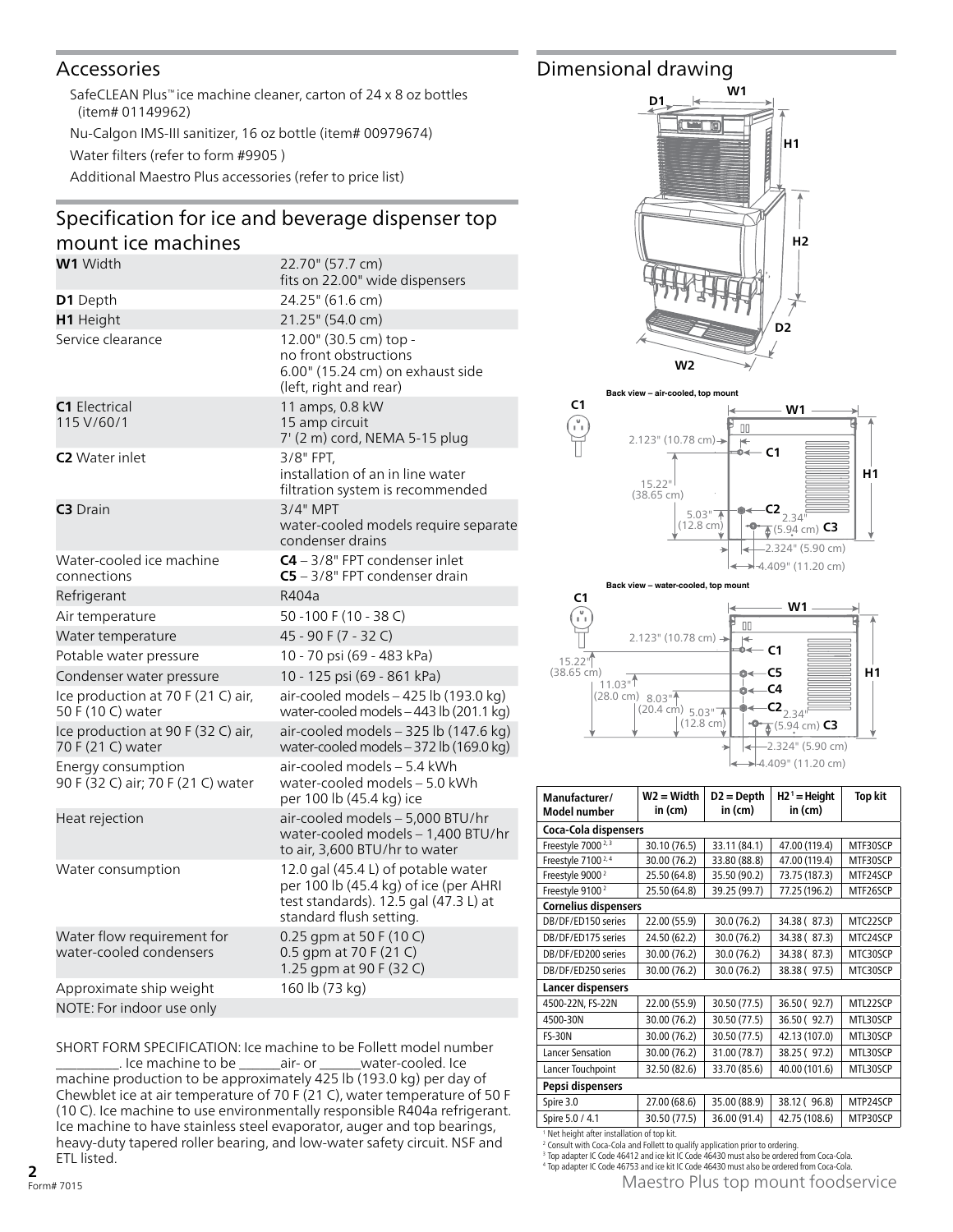# Specification for bin top mount ice machines

| <b>W1</b> Width                                                   | 22.70" (57.6 cm)<br>fits on 22.00" wide dispensers or bins                                                         |
|-------------------------------------------------------------------|--------------------------------------------------------------------------------------------------------------------|
| D1 Depth, ice machine                                             | 24.25" (61.6 cm)                                                                                                   |
| D2 Depth, bin                                                     | 31.50" (80.0 cm)                                                                                                   |
| H1 Height                                                         | 21.25" (54.0 cm)                                                                                                   |
| Service clearance                                                 | 12.00" (30.5 cm) top -<br>no front obstructions<br>6.00" (15.24 cm) on exhaust side (left,<br>right and rear)      |
| <b>C1</b> Electrical<br>115 V/60/1                                | 11 amps, 0.8 kW<br>15 amp circuit<br>7' (2 m) cord, NEMA 5-15 plug                                                 |
| <b>C2</b> Water inlet                                             | 3/8" FPT, installation of an in line water<br>filtration system is recommended                                     |
| $C3$ Drain <sup>1</sup>                                           | 3/4" MPT<br>water-cooled models require separate<br>condenser drains                                               |
| Water-cooled ice machine<br>connections                           | $C4 - 3/8"$ FPT condenser inlet<br>C5 - 3/8" FPT condenser drain                                                   |
| Refrigerant                                                       | R404a                                                                                                              |
| Air temperature                                                   | 50 - 100 F (10 - 38 C)                                                                                             |
| Water temperature                                                 | 45 - 90 F (7 - 32 C)                                                                                               |
| Potable water pressure                                            | 10 - 70 psi (69 - 483 kPa)                                                                                         |
| Condenser water pressure                                          | 10 - 125 psi (69 - 861 kPa)                                                                                        |
| Chewblet, ice production at<br>70 F (21 C) air, 50 F (10 C) water | air-cooled models - 425 lb (193.0 kg)<br>water-cooled models - 443 lb (201.1 kg)                                   |
| Chewblet ice production at<br>90 F (32 C) air, 70 F (21 C) water  | air-cooled models - 325 lb (147.6 kg)<br>water-cooled models - 372 lb (169.0 kg)                                   |
| Flake ice production at<br>90 F (32 C) air, 70 F (21 C) water     | water-cooled models - 515 lb (234 kg)                                                                              |
| Chewblet energy consumption<br>90 F (32 C) air, 70 F (21 C) water | air-cooled models - 5.4 kWh<br>water-cooled models - 5.0 kWh<br>per 100 lb (45 kg) ice                             |
| Flake energy consumption<br>90 F (32 C) air, 70 F (21 C) water    | water-cooled models - 6.2 kWh<br>per 100 lb (45 kg) ice                                                            |
| Heat rejection                                                    | air-cooled models - 5,000 BTU/hr<br>water-cooled models - 1,400 BTU/hr<br>to air, 3,600 BTU/hr to water            |
| Water consumption,<br>Chewblet and flake ice                      | 12.0 gal (45.4 L) of potable water per<br>100 lb (45.4 kg) of ice. 12.5 gal (47.3 L)<br>at standard flush setting. |
| Water flow requirement for<br>water-cooled condensers             | 0.25 gpm at 50 F (10 C)<br>0.5 gpm at 70 F (21 C)<br>1.25 gpm at 90 F (32 C)                                       |
| Approximate ship weight                                           | 160 lb (73 kg)                                                                                                     |
| NOTE: For indoor use only                                         |                                                                                                                    |

SHORT FORM SPECIFICATION: Ice machine to be<br>Follett model number \_\_\_\_\_\_\_\_\_\_. Ice machine to be Follett model number \_\_\_\_ \_air- or \_\_\_\_\_\_water-cooled. Ice machine production to be approximately 425 lb (193.0 kg) per day of Chewblet ice or \_\_\_\_\_\_ flake ice. Ice machine to use environmentally responsible R404a refrigerant. Ice machine to have stainless steel evaporator, auger and top bearings, heavy-duty tapered roller bearing, and lowwater safety circuit. NSF and ETL listed.

# Dimensional drawing



**Back view – water-cooled, top mount**







## Configure your ice machine with the following slope front bin models

|                    | Maximum bin      | Cubic volume | Width - W2                    | Depth - D3   | Height - H2   | Door sill height - H3 | Required door  | Approx. ship   |
|--------------------|------------------|--------------|-------------------------------|--------------|---------------|-----------------------|----------------|----------------|
| Model <sup>1</sup> | capacity lb (kg) | cu ft $(m)$  | in $(cm)$                     | in $(cm)$    | in $(cm)$     | in (cm)               | access in (cm) | weight lb (kg) |
| $300 - 222$        | 300 (136)        | 9.6(0.27)    | 22.00 (55.9)                  | 29.50 (74.9) | 40.00 (101.6) | 26.00(66.0)           | 23.00 (58.4)   | 128(58)        |
| 425-30             | 430 (195)        | 13.8 (0.39)  | 30.00 (76.2)                  | 29.50 (74.9) | 40.00 (101.6) | 26.00 (66.0)          | 31.00 (78.7)   | 144 (65)       |
| 650-44             | 660 (299)        | 20.8 (0.59)  | $ 44.00(111.8) $ 29.50 (74.9) |              | 40.00 (101.6) | 26.00 (66.0)          | 32.00 (81.3)   | 178 (81)       |
| 950-48             | 950 (431)        | 30.1 (0.85)  | 48.00 (121.9) 28.25 (71.8)    |              | 50.00 (127.0) | 36.00 (91.4)          | 32.00 (81.3)   | 207 (94)       |
| 1025-52            | 1030 (468)       | 32.6 (0.92)  | $ 52.00(132.1) $ 28.25 (71.8) |              | 50.00 (127.0) | 36.00 (91.4)          | 32.00 (81.3)   | 217(98)        |
| .                  |                  |              |                               |              |               |                       |                |                |

Follett recommends installation of floor drain with grate with all ice storage bins. 2 Model 300-22 only for use with Follett Maestro Plus 425, air-cooled, ice machines.